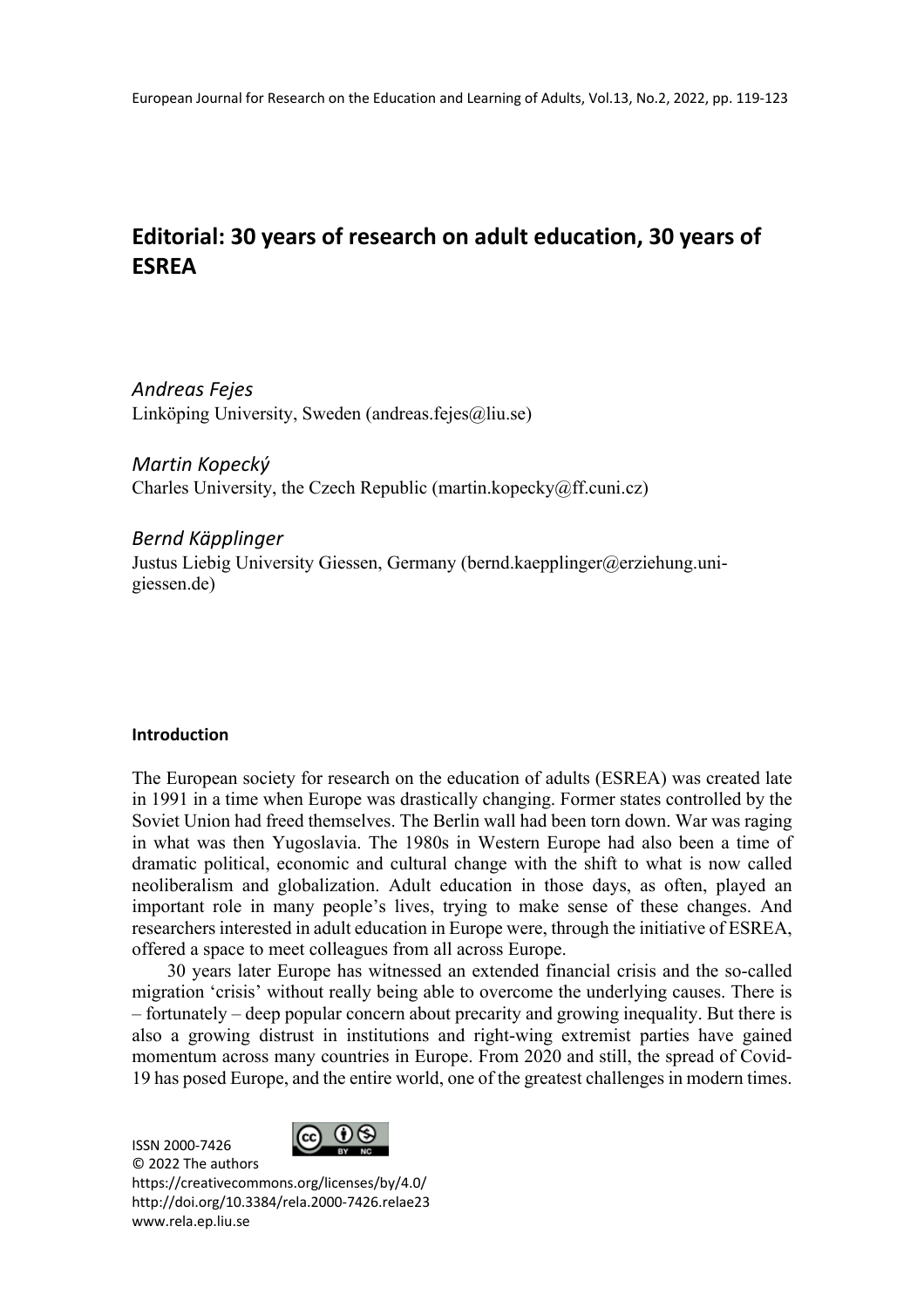The war raging on European soil in Ukraine poses yet another great challenge. Once again, adult education may have an important role to play, supporting people in different strands of life, and in handling changing life circumstances.

The exact date is debatable and different between countries, but mainly in the 1960s and 1970s a new field of research emerged in the social sciences, in line with the growing recognition of adult education as a field of practice and a domain of policy making. In some cases, it was a kind of applied psychology aimed at improving teaching practices. In other contexts, it became codified as a new discipline dealing with adult education called andragogy (Knowles, 1980; Savićević, 1999). The scholarly work then predominantly focused on the history and ideas of adult education in the context of social movements and local communities, such as cultural associations, workers´ movements, folk high schools, etc. Adult education gradually gained new societal significance, influencing the international policy agendas, while taking up positions in line with UNESCO and the Council of Europe, and promoting the cause of enlightenment and the extension of democracy (Rubenson, 1996; Salling Olesen, 2006). At a later stage, new areas of education and training popped up as a response to societal needs and new cultural initiatives engendered diverging fields of practice – community education, popular/cultural education, further and higher education, vocational training and workplace learning. Much of this research was R&D, applied research supporting and evaluating labour market and social intervention. ESREA included these intellectual strands but also introduced new types of research emerging from the field of practice and in close connection with societal issues. Sometimes such research may have been parochial and limited by short-range interests and limited outlook. But most of it engaged in social change, gender issues and similar broad political issues, with a generally critical view of societal environments.

The neo-liberal dominance in the overall political climate from the 1990's onwards has privileged general policy agendas that prioritized concepts and practices of lifelong learning, thereby increasingly subordinating adult and continuing education to pressures of economic competitiveness, to labour market demands and to a narrow-minded concept of competence development (Nicoll & Salling Olesen, 2013). As the field of adult education and training has broadened and diversified and was no longer primarily based on social movements and classical popular/liberal adult education, the research field also developed more independently, recruiting new cohorts of researchers without any background in adult education practices, and drawing both on new research paradigms and the traditional discipline of education. As a consequence, practice and research have moved apart. Today it is also difficult to overview or define a practice field of adult and continuing education.

Alongside the rapid growth of the whole university sector, the influx of a new type of students, in combination with their political radicalization in the 1960s and 1970s, provoked an increased use of hermeneutic, phenomenological and critical perspectives. This development also paved the way for qualitative research methods that did not have much legitimacy and scientific status right from the start (see e.g. Larsson, 2006). In terms of methodologies, qualitative methods have long been dominant: biography and life history focusing on the adult learner, fieldwork and ethnographic studies focusing on cultural milieus but also institutions, and critical discourse analysis unveiling power relations (see e.g. Fejes & Nylander, 2019). Meanwhile, the research field of adult (and continuing) education and adult learning has developed into a rather multidisciplinary domain of the social sciences. At the same time also the institutional frameworks have developed in diverse ways. In several countries existing institutional seats of adult education research and scholarship have been integrated into traditional (school)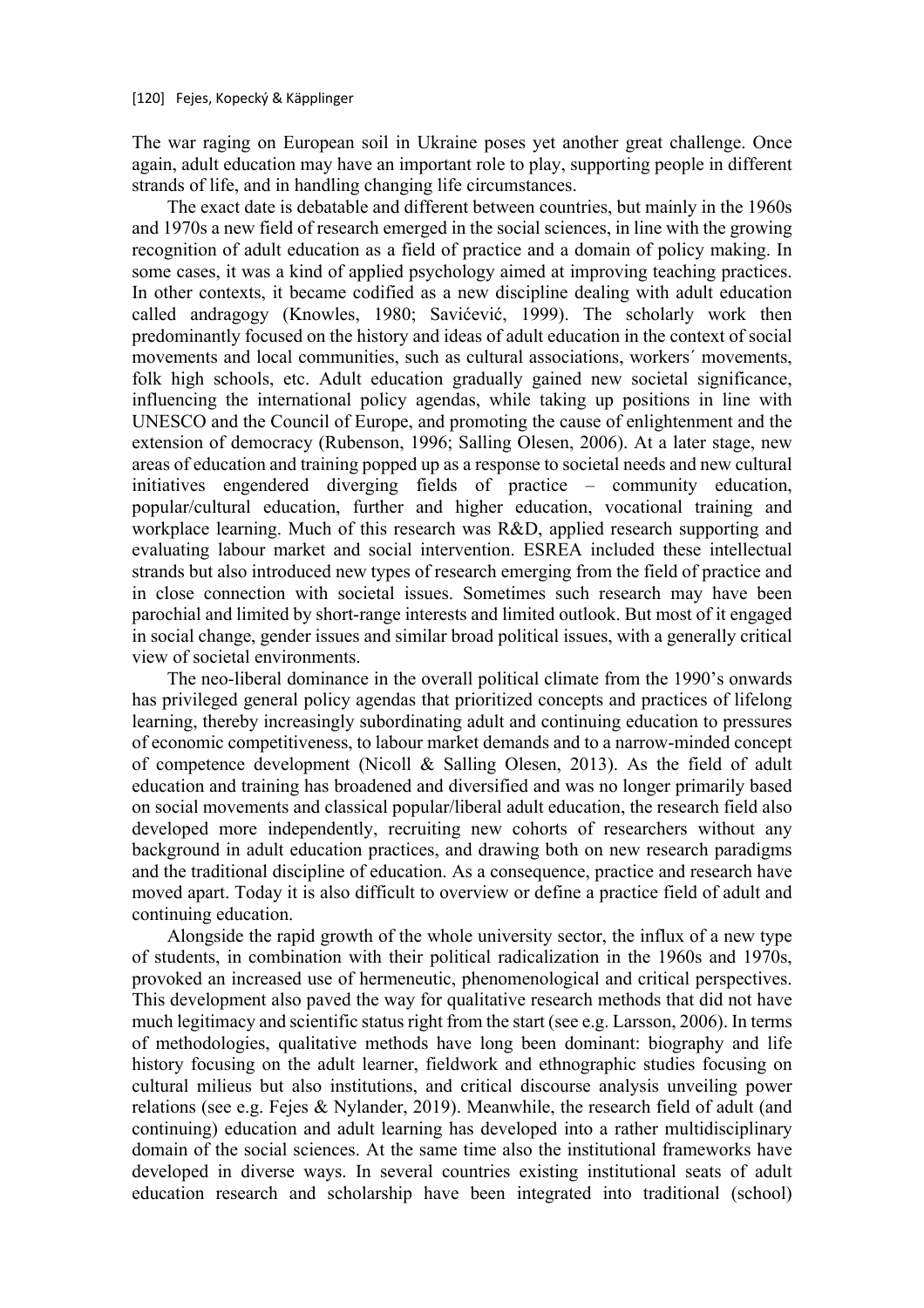pedagogy institutions, or the other way round in organization and management institutions.

The theoretical interests and methodological expertise that has come to dominate adult education research since its emergence, connect with wider trends in society and within the social sciences and humanities at large. Much of what has dominated this field in recent times seems related to broader currents in the post-war era. The political importance of the lifelong learning agenda has now also materialized in research that – similarly to the education research – is focused on large scale surveillance and monitoring of policy initiatives (see e.g. OECD, 2016; UNESCO, 2016).

The debates about the sovereign epistemological status of the field have almost disappeared. Previously there were discussions and debates on the status of the field, where some argued that adult education should develop its own theories and methodologies with the concept of 'andragogy' as an expression of that ambition (Knowles, 1980; Pöggeler, 1957). However, today this discussion might seem rather obsolete as many scholars suggest that the field is inherently interdisciplinary and pluralistic (see e.g. Fejes & Salling Olesen, 2010; Hake, 1992; Rubenson, 2000), while others stick to the idea of andragogy (see e.g. Popović & Reischmann, 2017).

#### **ESREA becomes 30 years old**

Against this backdrop, ESREA has become 30 years old. Since its birth, the Society has evolved into an important place for researchers, not only across Europe, but also from the world beyond, to meet, discuss and debate adult education research as well as practice. Each three years ESREA hosts a big triennial research conference, which has been analyzed in terms of who participates, what kind of research is being conducted as well as based on what theories and methodologies (e.g. Käpplinger, 2015). Today, twelve research networks are active under the ESREA umbrella. Network participants meet at conferences, and exchange result findings through papers, presentations, books and journal articles. The networks deal with a wide variety of topics related to adult education practices such as gender, work, globalization, migration, access to education, life histories, professional development, transformative learning, histories, policies, ageing and democratic citizenship. Through their activities the networks have further developed the scene of adult education research, contributed to the development and refinement of research methodologies, stimulated young researchers to find inspiration in international contacts and helped to improve the quality of adult education research. They have inscribed themselves in dominant research traditions but have definitely also contributed to the renewal of theoretical approaches and methodologies. Part of this story has already been told a few years ago (Nicoll, Biesta, & Morgan-Klein, 2014). It presents an open range of diverse contradictory developments after the millennium.

ESREA has also created two main publication outlets, both as open access to make research available freely to anyone who can access the internet: the journal RELA and a book series. RELA has since its establishment in 2010 established itself as one of the main peer-reviewed adult education journals in Europe currently publishing three issues a year. The book series is published by Brill/Sense, and contributions are mainly based on revised papers that have been presented at ESREA conferences.

ESREA has thus done a lot in its 30 years (now 31 years) of existence. RELA would like to celebrate the anniversary of ESREA by dedicating this issue to ESREA and all the work done by those involved in the organization. The issue contains six articles submitted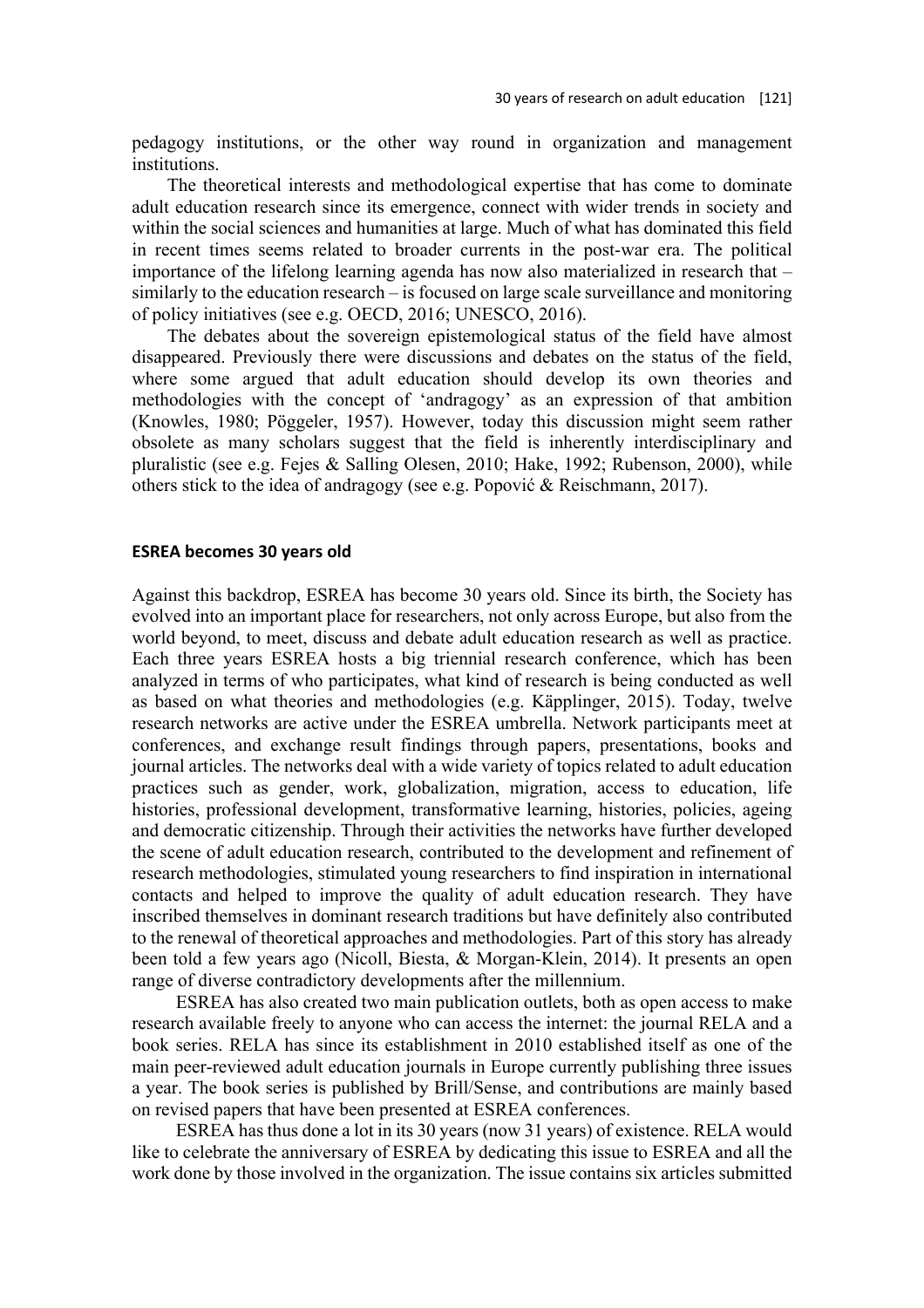during the anniversary year that together provide a good example of what kind of research is being conducted in the field.

## **Introducing the articles**

In the first paper *Barry Hake* reports on historical research revisiting the birth of UNESCOs take on the concept of lifelong education, a topic consistently addressed and even more frequently referenced. The author examines the nature of the Faure Report in a broad political and cultural context while focusing on some lesser-known facts. The paper is polemical in nature, offering an alternative to the usual perspective. Among other things, it aims to demonstrate that some problematic features oft-associated with the lifelong learning concept were already characteristic of the Faure Report – for instance, its technocratic and economistic orientation.

In the second paper *Halliki Põlda, Katrin Karu and Riina Reinsalu* focus on an important aspect of the wider field of adult education and learning – non-formal education. Based on metaphor analysis of interviews with participants in non-formal education in Estonia they argue that such a form of education provides space for purposefulness, collaboration, and tolerance towards difference.

In the third paper *Clara Kuhlen and Regina Egetenmeyer* provide an example of a research area that is common among adult education researchers in Germany – program planning. They specifically focus on program planners' reasoning regarding categories of distinction in relation to determining target groups of programs. The authors argue for a sensitivity towards categorization as such work might produce what it aims not to – inequality.

In the fourth paper *Jerald Hodonga, Manto Sylvia Ramaligela and Moses Makgato* address the general challenge of how schools equip school leavers with the necessary skills to access the labour market. More specifically they focus on the context of Zimbabwe and how school leavers there, who in turn migrate to Botswana, manage the labour market. Based on a survey and interviews they conclude that the school leavers' level of technical skills was sufficient to get low qualified jobs. However, the skills were too low to obtain more qualified jobs and a residence permit.

In the fifth paper, *Jan Kalenda and Ilona Kočvarová* join the long-term debate on motivations for and barriers to participating in adult education. It provides a clear overview of an important portion of the debate to date, following up on both older, classic authors and the most recent research. It puts the category of nonparticipants in the spotlight and offers a typology thereof. Indeed, since researchers have thus far focused on participants capable of overcoming barriers, nonparticipants can be considered a "neglected species" sui generis. The paper relies on qualitative data obtained through research on the Czech population. Given the nature of the question at hand, the paper provides an interesting contribution to the international debate.

In the sixth and last paper *Antonella Cuppari* provide a piece of autoethnographic reflection – a methodology that has been quite central to the biographical research network of ESREA. In this piece the author focus on a cooperative enquiry involving social workers, volunteers and family members of people with intellectual disabilities in Northern Italy.

We hope that the articles will stimulate more work by scholars in the field of adult education and learning as well as on the past, the present and the future of ESREA.